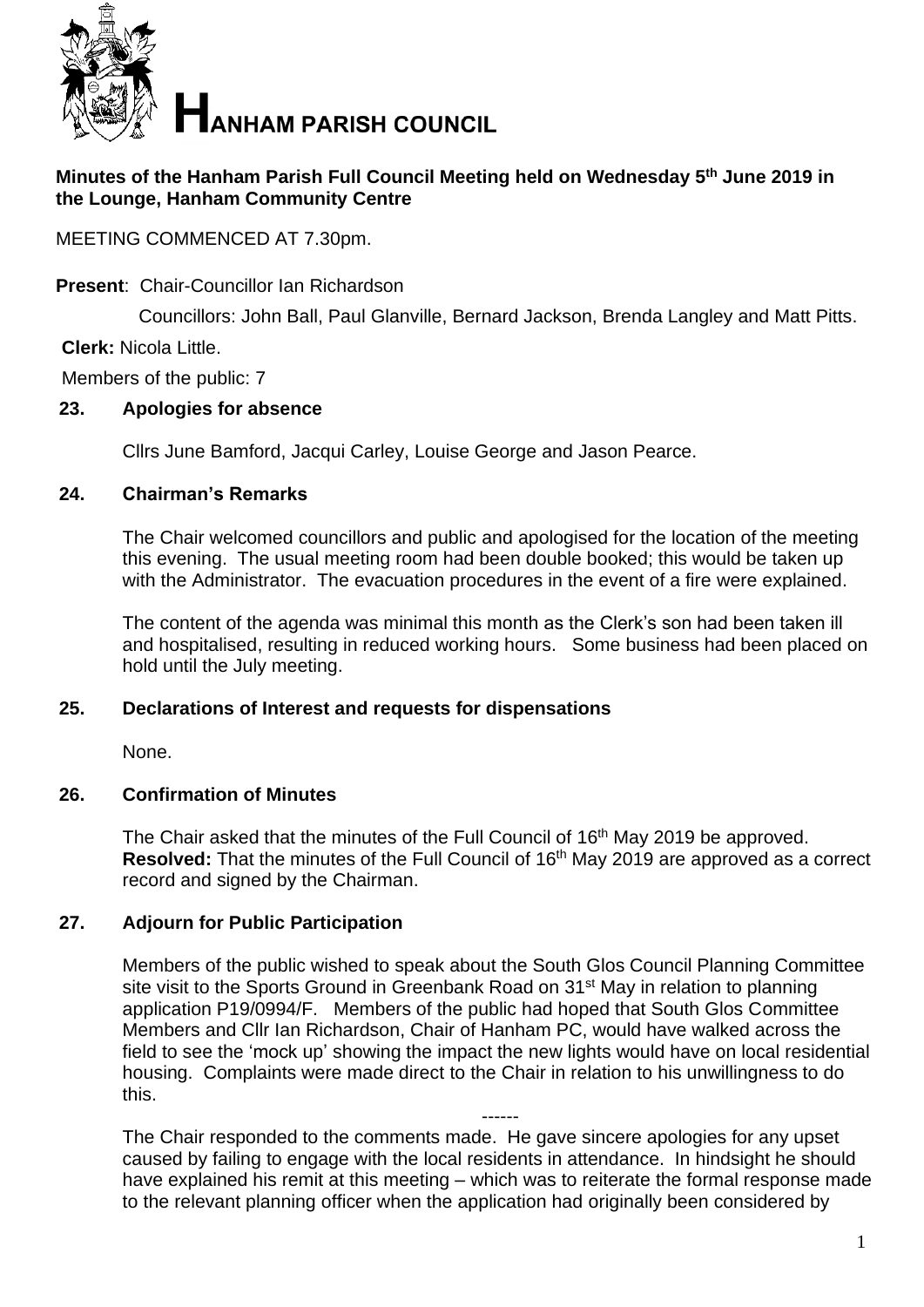Hanham Parish Council, nothing more.

The public were unhappy at not having the opportunity to speak at this site meeting and felt that the South Glos Members in attendance were not fully informed of the facts. The Chair explained that South Glos Council had changed the rules of site visits and that any complaints in relation to this should be directed to them.

Cllr Jackson (Vice Chairman) confirmed that he would be attending the relevant Planning Development Management Committee meeting to again, highlight the objections made by Hanham Parish Council.

Cllr Langley confirmed she would be attending along with Cllr Bamford in their capacity as District Councillors and would be reinforcing their concerns on behalf of the public.

------

------

Report from District Councillors

- Nothing to report this month

### **28. Meeting Reconvened**

### **29. Planning Matters**

- a) **P19/5281/F- 34 Vicarage Road Hanham Bristol South Gloucestershire BS15 3AH.**  Erection of a single storey side and rear extension to form additional living accommodation and installation of rear dormer to facilitate loft conversion.
- **No objections**

**P19/5299/F- 150 High Street Hanham Bristol South Gloucestershire BS15 3HH.**  Demolition of existing garage and erection of two storey side extension to provide additional living accommodation. Widening of existing vehicular access with associated works

### • **No objections**

b) The following application will be considered by the Development Management Committee on 13th June 2019, meeting starts at 3.00pm; P19/0994/F- Sports Ground AEK BOCO Football Club, Greenbank Road.

### **Finance 30. Finance**

a) The budget is within the defined limits.

The year-end audit has taken place and the accounts are ready to be sent off to the external auditors.

#### **Balances of accounts As at 5 th June 2019**

|                                                    | £          |
|----------------------------------------------------|------------|
| H.S.B.C. Treasurers Account                        | 252.50     |
| H.S.B.C. Money Manager Account                     | 66,016.05  |
| H.S.B.C. Election Account (earmarked reserves)     | 21,799.79  |
| H.S.B.C. High Interest bond (earmarked reserves)   | 11,800.16  |
| Nat West Community Fund                            | ,50,101.34 |
|                                                    | 149,969.84 |
| LESS one unpresented cheque MS Therapy Grant Award | 250.00     |
|                                                    | 149,719.84 |